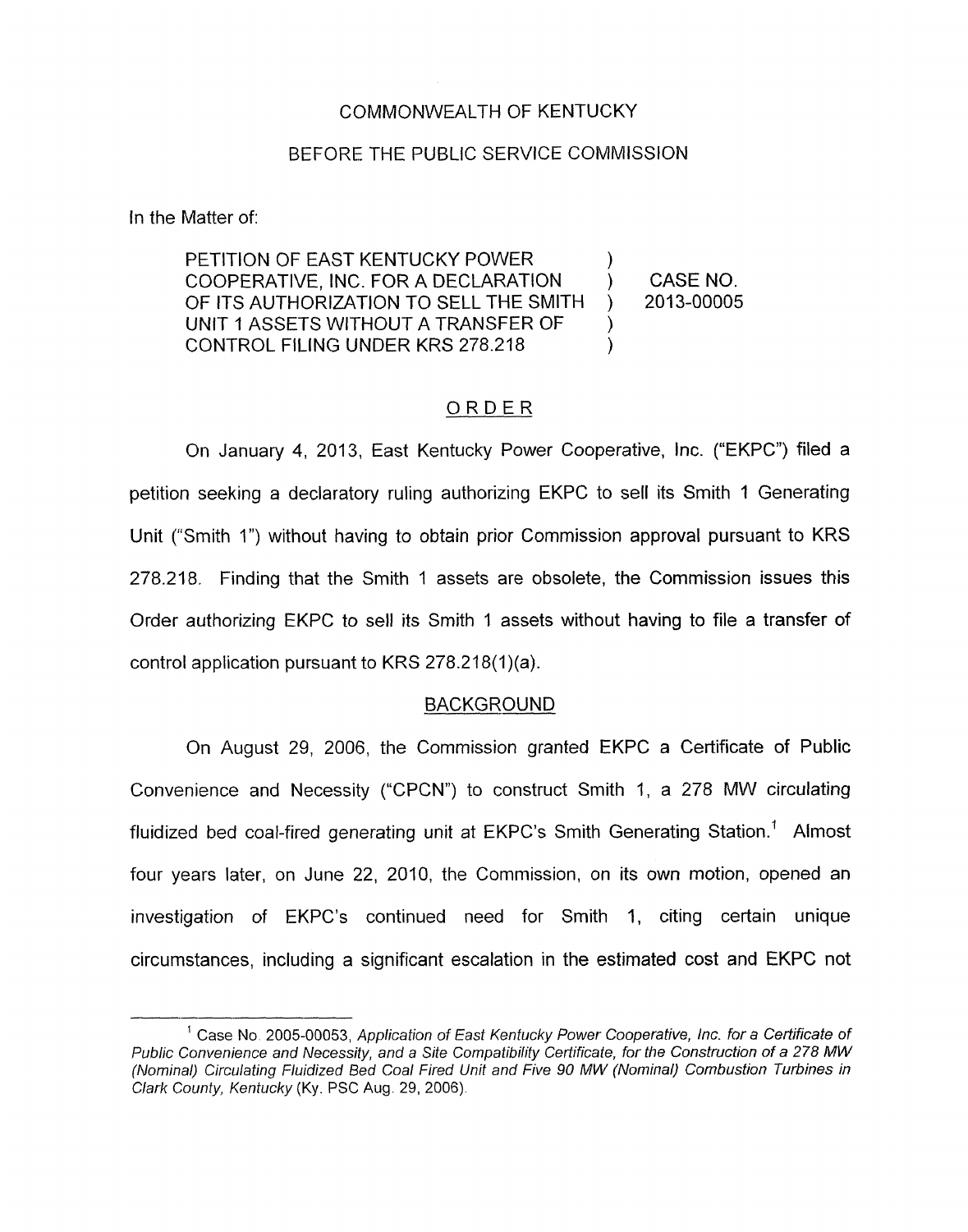having obtained all necessary permits to construct and operate the unit.<sup>2</sup> At the time the investigation was opened, Smith 1 was under construction in Clark County, Kentucky. The investigation was concluded on February 28, 2011 when the Commission accepted and approved a settlement agreement<sup>3</sup> that, among other things, provided for EKPC to cancel the construction of Smith 1 and voluntarily relinquish the CPCN previously granted.4 The Commission's decision was based on a review of EKPC's 2010 load forecast, which did not support an immediate need for additional base load generation. Indeed, the 2010 load forecast reflected "a significant downward trend in EKPC's load growth,"<sup>5</sup> primarily due to "the severe economic recession which began in late 2007 and which has caused EKPC's peak load to decrease by more than 10 percent since 2008."6 The Commission concluded that, "[blased on EKPC's 2010 load forecast . . . EKPC no longer has a need for additional base load generation until 2018 and, within that time frame, completion of Smith 1 is no longer the least-cost power supply option."<sup>7</sup> Thus, the Commission approved EKPC's request to relinquish its CPCN for Smith 1.

 $<sup>7</sup>$  *Id.* at 8</sup>

<sup>&</sup>lt;sup>2</sup> Case No. 2010-00238, An Investigation of East Kentucky Power Cooperative, Inc.'s Need for the Smith 1 Generating Facility (Ky. PSC Feb. 28, 2011).

<sup>&</sup>lt;sup>3</sup> The settlement agreement was unanimous. In addition to EKPC, the parties to the proceeding were: Gallatin Steel Company; the Office of the Attorney General, by and through his Office of Rate Intervention; and three retail customers, Wendell Berry, Dr. John Patterson, and Fr. John Rausch.

Case No. 2010-00238, *East* Kentucky Power Cooperative, *Inc.* (Ky. PSC Feb. 28, 201 I). **4** 

 $<sup>5</sup>$  *Id.* at 6.</sup>

 $6/d$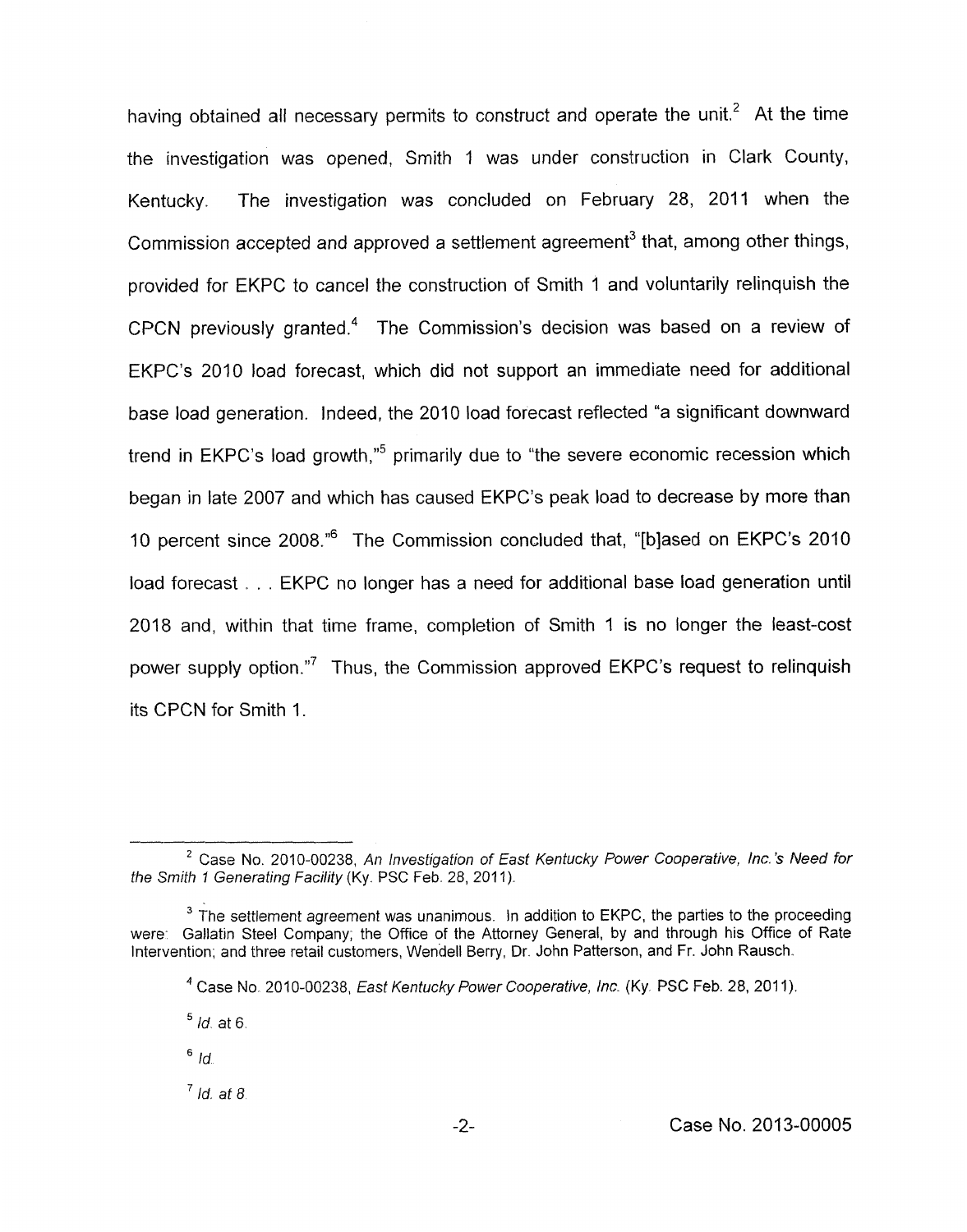In Case No. 2010-00449, $8$  EKPC requested the establishment of a regulatory asset of approximately \$163.4 million for expenditures made on Smith 1 as of September 30, 2010, plus its \$10 million estimate of the costs of cancelling, or unwinding, various vendor contracts. During the course of discovery, the proposed Smith 1 cancellation costs were revised downward to \$157,388,715. Based on the evidence in that case, the Commission found that:

> Having accepted the Settlement reached in Case No. 2010- 00238, which reflects EKPC's decision to cancel Smith 1, and based upon our review of EKPC's present value analysis of the costs of continuing with the construction of Smith 1, as well as the costs of pursuing other power supply alternatives, we find it is less costly to cancel Smith 1 and recover the amount invested therein than it would be to complete construction of the unit.<sup>9</sup>

The Commission then authorized EKPC to establish a regulatory asset in the amount of \$157,388,715 which included the amounts expended on Smith 1 and EKPC's estimate of the costs to unwind its Smith 1 vendor contracts. Among other things, the Commission also ordered EKPC to file quarterly reports summarizing the status of its mitigation efforts to reduce the balance of the regulatory asset through the sale of the Smith 1 physical assets.

## **EKPC'S PETITION**

The petition for a declaratory Order notes that EKPC has filed seven quarterly mitigation reports and, as reported in its December 2011 mitigation report, EKPC has negotiated final settlement of all Smith 1 contracts. As reported in its December 28,

<sup>&</sup>lt;sup>8</sup> Case No. 2010-00449, Application of East Kentucky Power Cooperative, Inc. for an Order *Approving the Establishment of a Regulatory Asset for the Amount Expended on Its Smith I Generating Unit* (Ky. PSC Feb. 28, 2011).

*Id at 6.*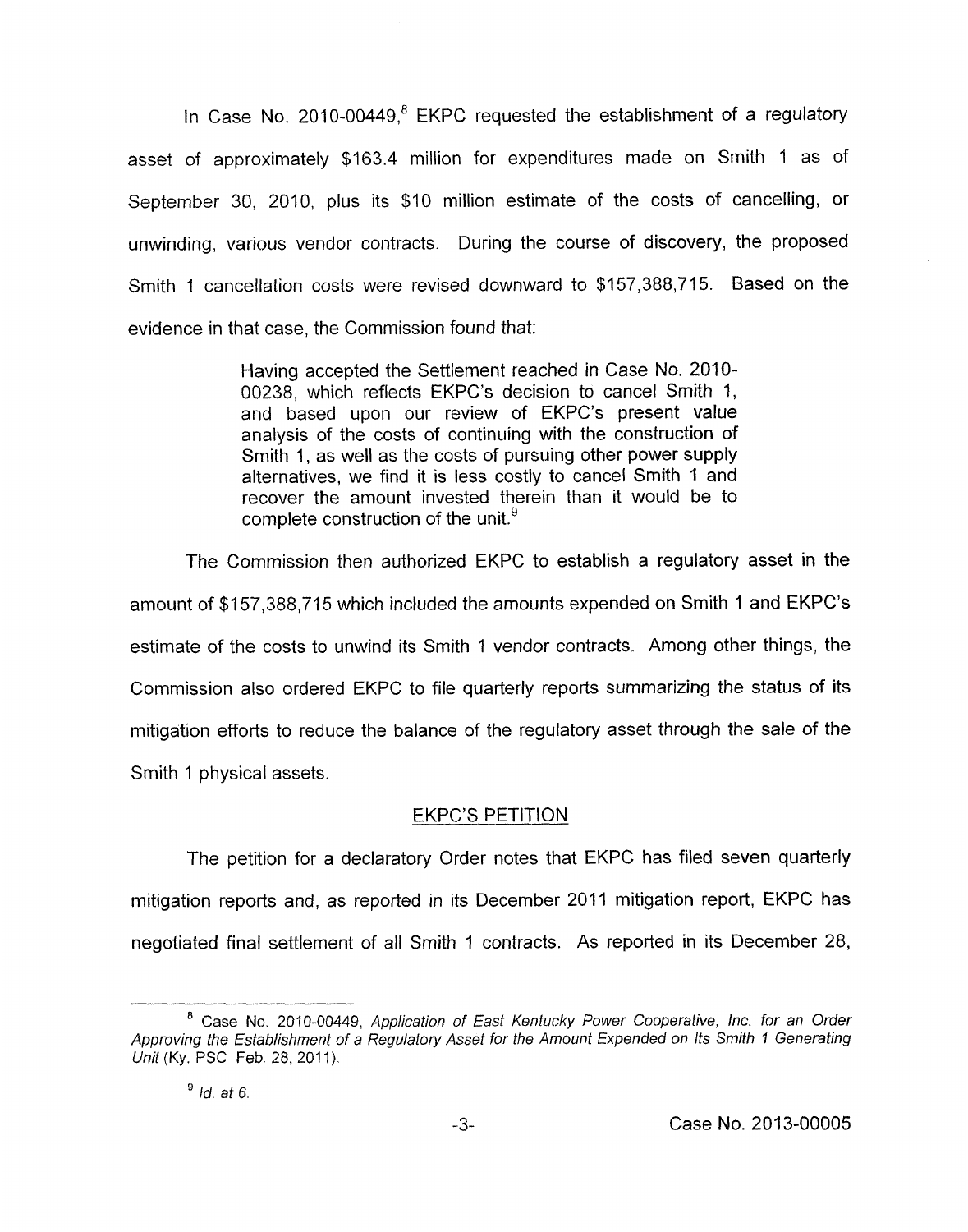2012 mitigation report, the regulatory asset balance relating to Smith 1 had been reduced to \$1 50,925,119 which included expenses associated with marketing the assets and preserving the assets for potential sale. As of that report, 324 inquiries regarding the assets have been received, which EKPC narrowed to one United States prospect and seven international prospects. In the event that it receives an offer for Smith 1, EKPC advised that it would need to have the ability to quickly respond and complete the transaction in a timely manner in order to maximize its mitigation efforts. Accordingly, it seeks a declaratory ruling on whether the transfer of assets statute, KRS 278.218, would govern such a potential sale.

That statute provides, in relevant part, that:

No person shall acquire or transfer ownership of or control, or the right to control, any assets that are owned by a utility as defined under KRS 278.010(3)(a) without prior approval of the commission, if the assets have an original book value of one million dollars (\$1,000,000) or more and: (a) The assets are to be transferred by the utility for reasons other than obsolescence; or (b) The assets will continue to be used to provide the same or similar service to the utility or its customers.<sup>10</sup>

In anticipation of the transfer of those assets, EKPC contends that the transfer of the

Smith 1 assets is a result of obsolescence, and as such, no approval would be required

under KRS 278.218(1)(a).

# - COMMISSION FINDINGS

Based on a review of EKPC's petition and the provisions of KRS 278.218(1)(a),

the Commission finds that the Merriam-Webster Dictionary defines the term "obsolete"

 $10$  KRS 278.218(1).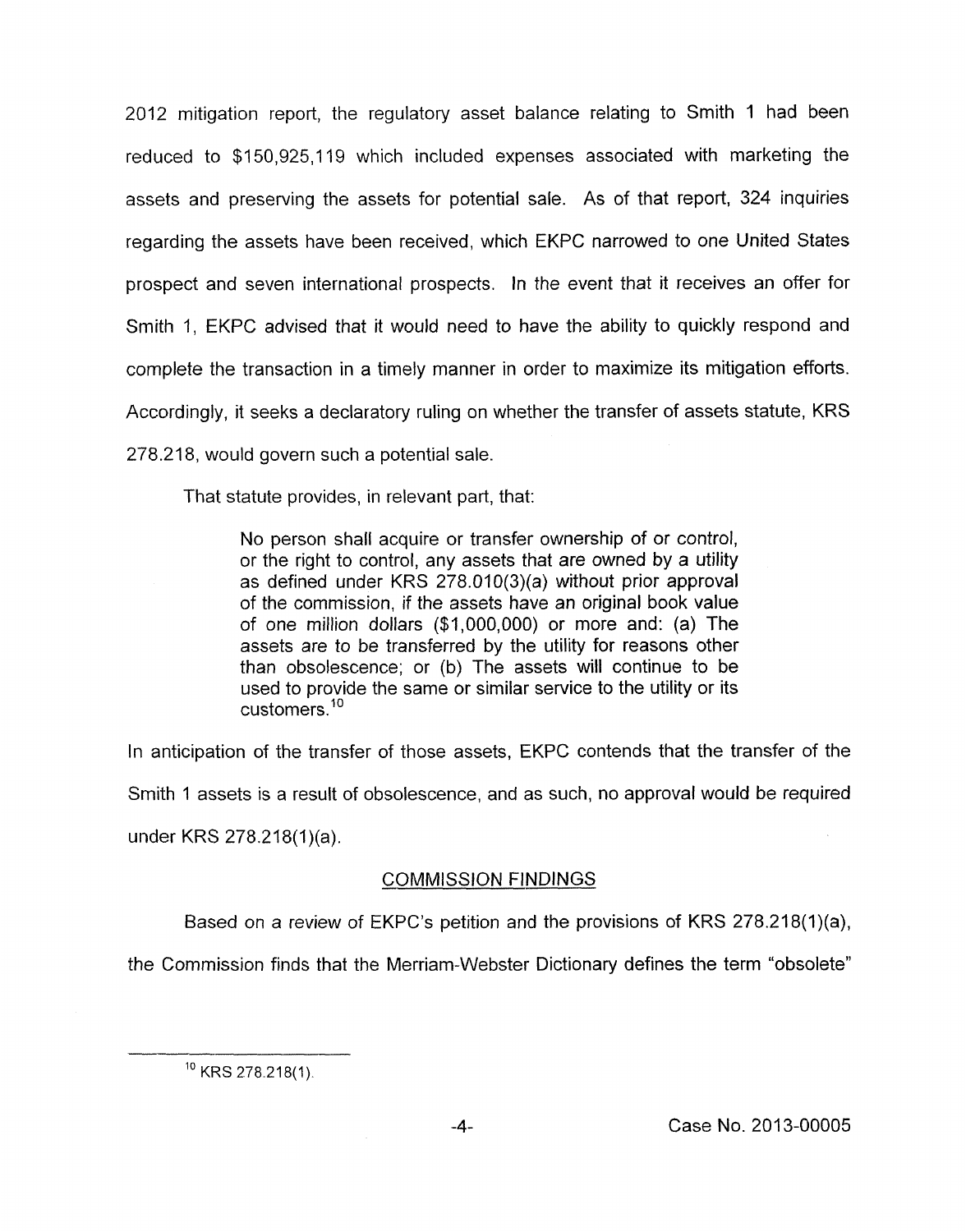as "no longer in use or no longer useful." $11$  In light of the Commission's decision authorizing EKPC to cancel construction of Smith 1 because the base load generation is not needed, it is clear that Smith 1, in its current uncompleted state, cannot now be considered "in use" or "useful" as originally intended. Therefore, the Smith 1 assets meet the definition of obsolescence as used in KRS 278.218(1)(a). Further, those assets have never been used, and are incapable of being used, to provide service to the utility or its customers, as used in KRS 278.218(1)(b). Since neither KRS 278.218(1)(a) nor (b) are applicable to the circumstances presented here, **EKPC** needs no further approval from the Commission, beyond that set forth in Case No. 2010- 00238, to transfer those assets in a commercially reasonable manner

IT IS THEREFORE ORDERED that:

1. EKPC's Petition for a Declaration of Its Authorization to Sell the Smith Unit 1 Without a Transfer of Control Filing Under KRS 278.218 is granted.

2. EKPC is authorized to sell its Smith 1 assets without further approval from the Commission under KRS 278.218

By the Commission

ENTERED<sup>a</sup> MAR 0.5 2013 NTUCKY PUBLIC E COMMISSION

**ATTES**  $Executiv\vec{e}$ 

In addition, Black's Law Dictionary defines obsolete as "No longer in general use; out-of-date." *Black's Law Dictionary* 1183 (9<sup>th</sup> ed. 2009).

Case No. 2013-00005